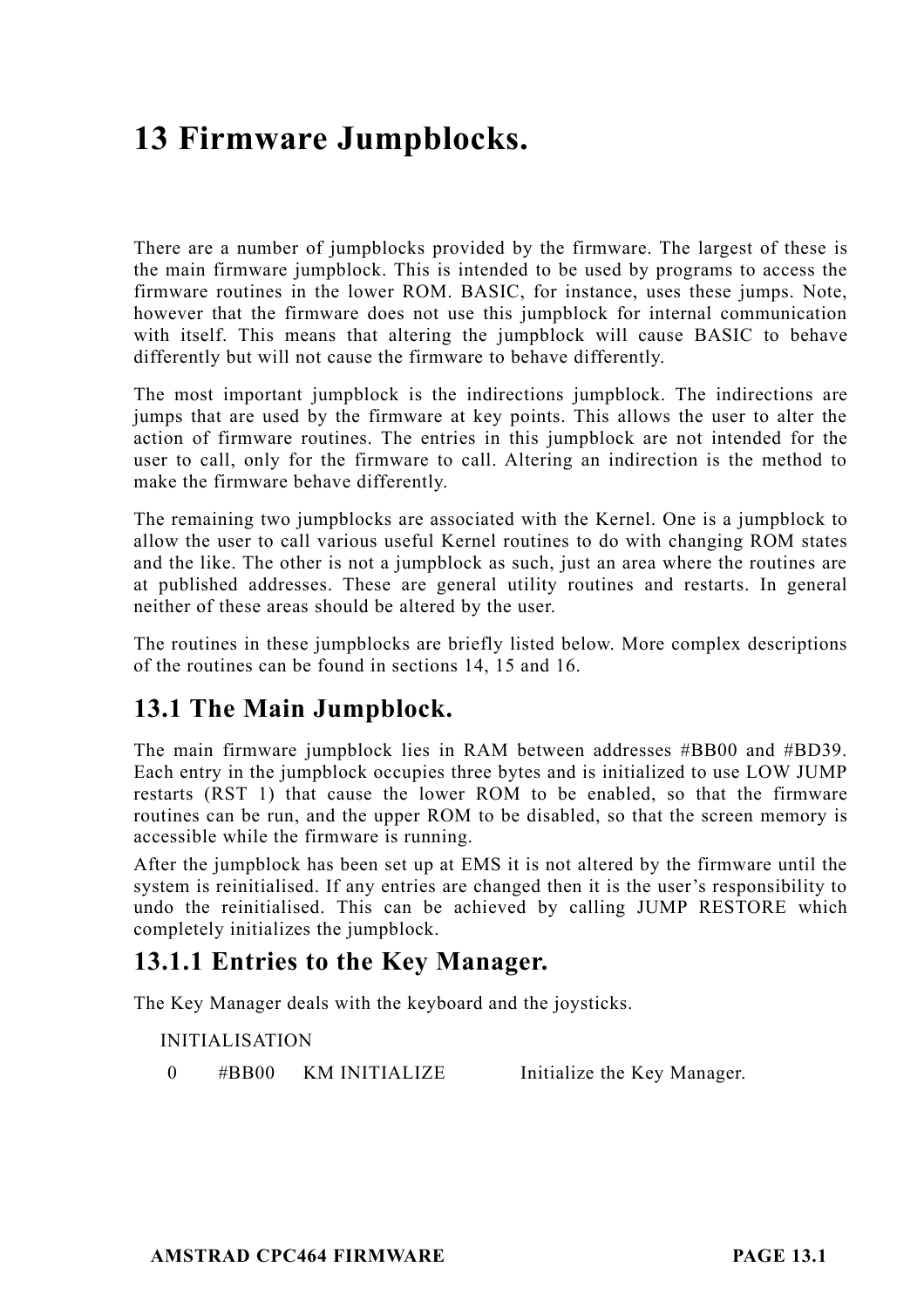| $\mathbf{1}$ | $\#BB03$          | <b>KM RESET</b>         | Reset the Key Manager - clear<br>all buffers, restore standard key<br>expansions and indirections. |
|--------------|-------------------|-------------------------|----------------------------------------------------------------------------------------------------|
|              | <b>CHARACTERS</b> |                         |                                                                                                    |
| 2            | #BB06             | KM WAIT CHAR            | Wait for the next character from<br>the keyboard.                                                  |
| 3            | $\#BB09$          | KM READ CHAR            | Test if a character is available<br>from the keyboard.                                             |
| 4            | $\#BBOC$          | <b>KM CHAR RETURN</b>   | Return a single character to the<br>keyboard for next time.                                        |
| 5            | $\#BB0F$          | <b>KM SET EXPAND</b>    | Set an expansion string.                                                                           |
| 6            | $\#BB12$          | <b>KM GET EXPAND</b>    | character<br><b>Get</b><br>a<br>from<br>an<br>expansion string.                                    |
| 7            | $\#BB15$          | <b>KM EXP BUFFER</b>    | Allocate a buffer for expansion<br>strings.                                                        |
| <b>KEYS</b>  |                   |                         |                                                                                                    |
| 8            | $\#BB18$          | <b>KM WAIT KEY</b>      | Wait for the next key from the<br>keyboard.                                                        |
| 9            | $\#BB1B$          | <b>KM READ KEY</b>      | Test of a key is available from<br>the keyboard.                                                   |
| 10           | $\#BB1E$          | KM TEST KEY             | Test if a key is pressed.                                                                          |
| 11           | $\#BB21$          | <b>KM GET STATE</b>     | Fetch Caps Lock and Shift Lock<br>states.                                                          |
| 12           | $\#BB24$          | KM GET JOYSTICK         | Fetch<br>of<br>the<br>current<br>state<br>joystick(s).                                             |
|              |                   | TRANSLATION TABLES      |                                                                                                    |
| 13           | $\#BB27$          | <b>KM SET TRANSLATE</b> | Set entry in key translation<br>table without shift or control.                                    |
| 14           | $\#BB2A$          | <b>KM GET TRANSLATE</b> | Get entry from key translation<br>table without shift or control.                                  |
| 15           | $\#BB2D$          | <b>KM SET SHIFT</b>     | Set entry in key translation<br>table when shift key is pressed.                                   |
| 16           | #BD30             | KM GET SHIFT            | Get entry from key translation<br>table when shift key is pressed.                                 |
| 17           | $\#BB33$          | <b>KM SET CONTROL</b>   | Set entry in key translation<br>when<br>table<br>control<br>key<br>1S<br>pressed.                  |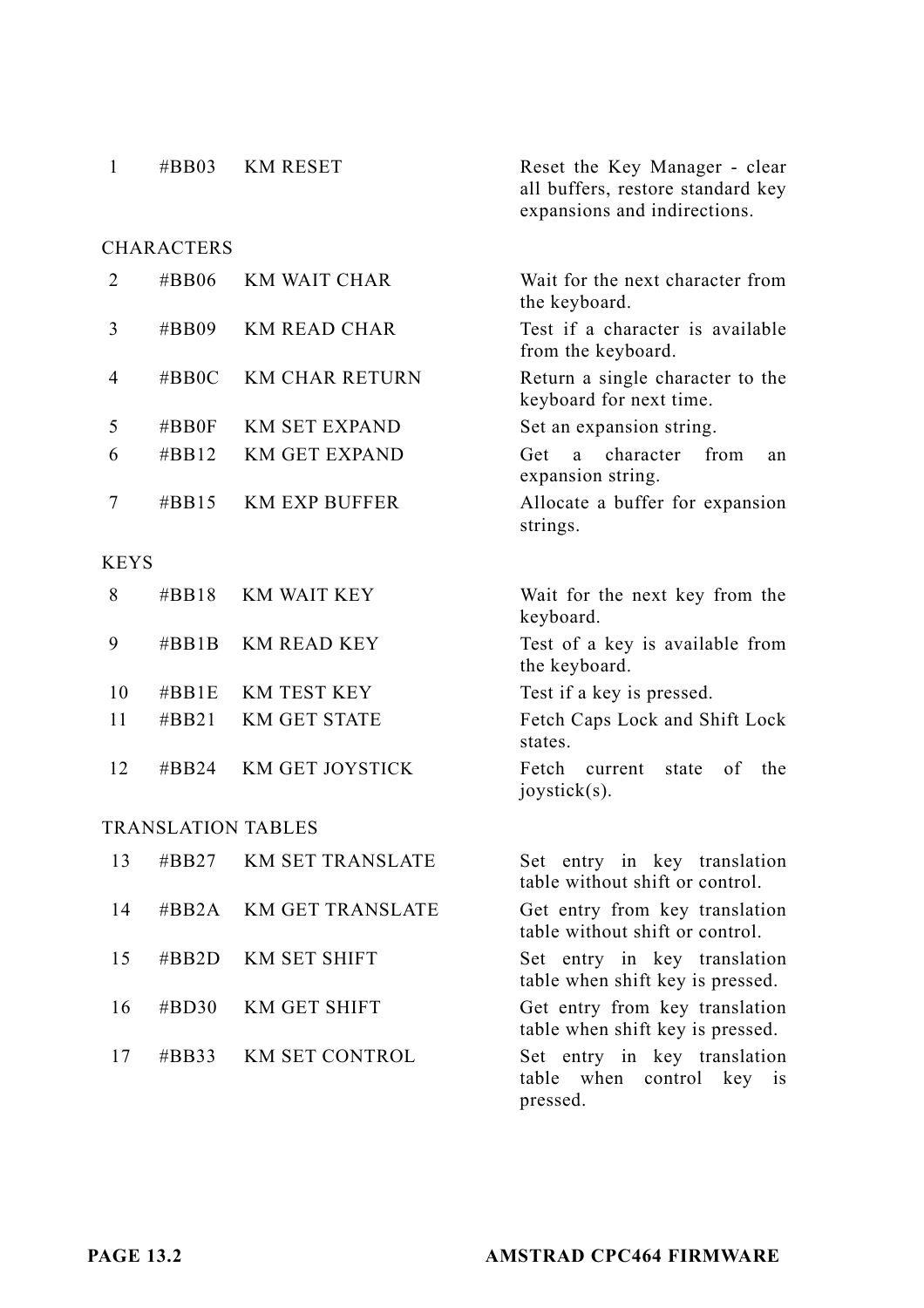| 18            | #BB36                     | <b>KM GET CONTROL</b>  | Get entry form key translation<br>table when control key is<br>pressed |
|---------------|---------------------------|------------------------|------------------------------------------------------------------------|
|               | <b>REPEATING</b>          |                        |                                                                        |
| 19            | #BB39                     | <b>KM SET REPEAT</b>   | Set whether a key may repeat.                                          |
| 20            | $\#BB3C$                  | <b>KM GET REPEAT</b>   | Ask if a key is allowed to<br>repeat.                                  |
| 21            | $\#BB3F$                  | <b>KM SET DELAY</b>    | Set start up delay and repeat<br>speed.                                |
| 22            | $\# \text{B} \text{B}$ 42 | <b>KM GET DELAY</b>    | Get start up delay and repeat<br>speed.                                |
| <b>BREAKS</b> |                           |                        |                                                                        |
| 23            | $\#BB45$                  | <b>KM ARM BREAK</b>    | Allow break<br>be<br>events<br>to<br>generated.                        |
| 24            | $\#BB48$                  | <b>KM DISARM BREAK</b> | Prevent break event from being<br>generated.                           |
| 25            | $\#BBAB$                  | <b>KM BREAK EVENT</b>  | break event<br>Generate a<br>(i f)<br>armed).                          |

## **14.1.2 Entries to the Text VDU.**

The Text VDU is a character based screen driver.

| 26 | $\# \text{BBAE}$  | <b>TXT INITIALISE</b>  | Initialize the Text VDU.                                                            |
|----|-------------------|------------------------|-------------------------------------------------------------------------------------|
| 27 | #BB51             | <b>TXT RESET</b>       | Reset the Text VDU - restore<br>default indirections and control<br>code functions. |
| 28 | #BB54             | <b>TXT VDU ENABLE</b>  | Allow characters to be placed<br>on the screen.                                     |
| 29 | $\#BB57$          | <b>TXT VDU DISABLE</b> | Prevent characters from being<br>placed on the screen.                              |
|    | <b>CHARACTERS</b> |                        |                                                                                     |
| 30 | #BB5A             | <b>TXT OUTPUT</b>      | Output a character or control<br>code to the Text VDU.                              |
| 31 | #BB5D             | <b>TXT WR CHAR</b>     | Write a character onto<br>the<br>screen.                                            |
| 32 | #BB60             | TXT RD CHAR            | Read a character from<br>the.<br>screen.                                            |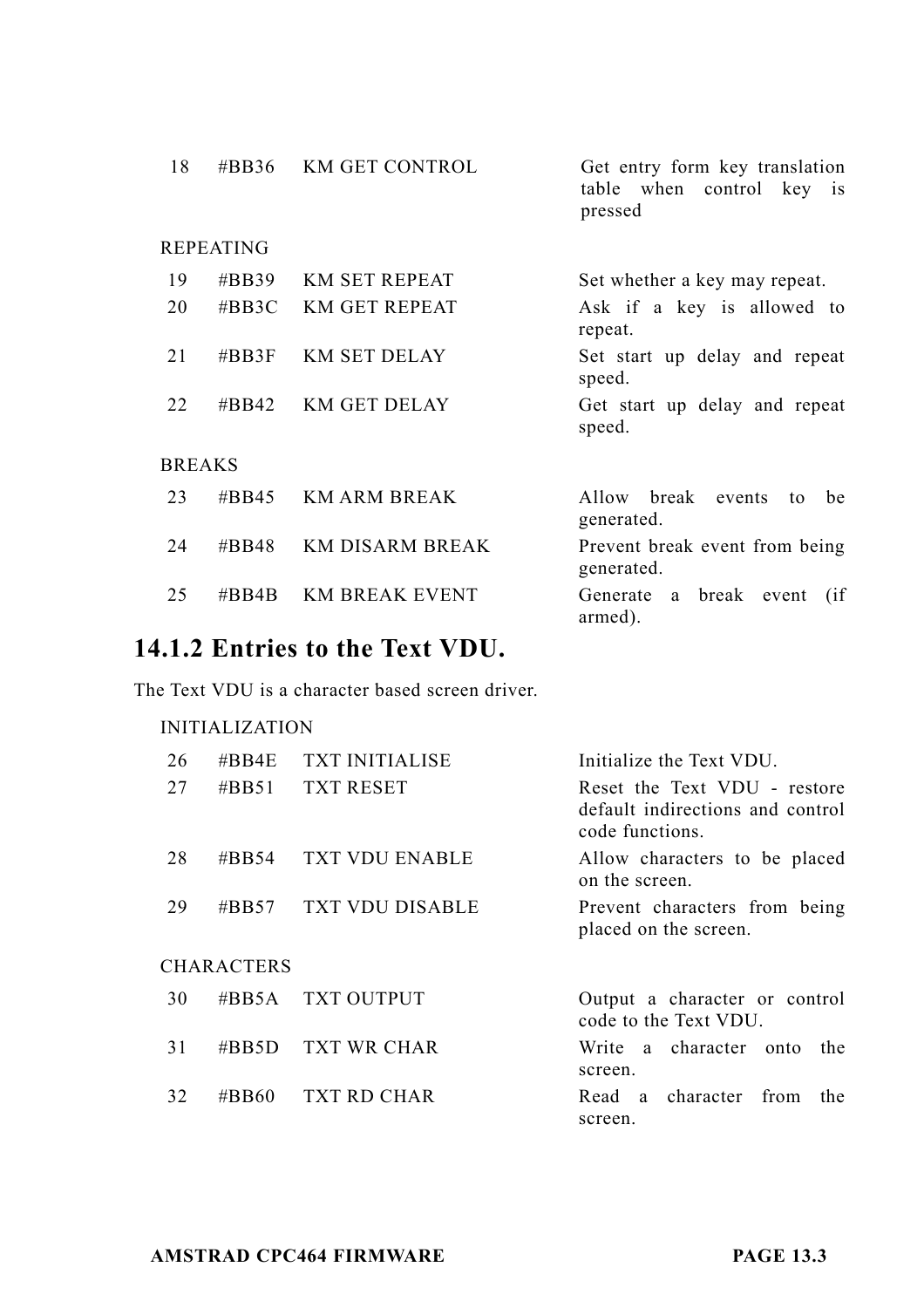| 33   | #BB63         | TXT SET GRAPHIC      | Turn on or off the Graphics<br>VDU character writing option. |
|------|---------------|----------------------|--------------------------------------------------------------|
|      | WINDOWS       |                      |                                                              |
| 34   | #BB66         | TXT WIN ENABLE       | of the current text<br>Set size<br>window.                   |
| 35   | #BB69         | TXT GET WINDOW       | Get the size of the current text<br>window.                  |
| 36   | #BB6C         | TXT CLEAR WINDOW     | Clear current window.                                        |
|      | <b>CURSOR</b> |                      |                                                              |
| 37   | #BB6F         | TXT SET COLUMN       | Set cursor horizontal position.                              |
| 38   | $\#BB72$      | <b>TXT SET ROW</b>   | Set cursor vertical position.                                |
| 39   | #BB75         | TXT SET CURSOR       | Set cursor position.                                         |
| 40   | #BB78         | TXT GET CURSOR       | Ask current cursor position.                                 |
| 41   | # $BB7B$      | TXT CUR ENABLE       | Allow cursor display - user.                                 |
| 42   | $\#BB7E$      | TXT CUR DISABLE      | Dissallow cursor display - user.                             |
| 43   | $\#BB81$      | TXT CUR ON           | Allow cursor display - system.                               |
| 44   | #BB84         | TXT CUR OFF          | Dissallow<br>display<br>cursor<br>-system.                   |
| 45   | #BB87         | <b>TXT VALIDATE</b>  | Check if a cursor position is<br>within the window.          |
| 46   | #BB8A         | TXT PLACE CURSOR     | Put a cursor blob on the screen.                             |
| 47   | $\#BB8D$      | TXT REMOVE CURSOR    | blob<br>off the<br>Take<br>a<br>cursor<br>screen.            |
| INKS |               |                      |                                                              |
| 48   | #BB90         | <b>TXT SET PEN</b>   | Set ink for writing characters.                              |
| 49   | #BB93         | TXT GET PEN          | Get ink for writing characters.                              |
| 50   | #BB96         | TXT SET PAPER        | ink<br>Set<br>for<br>writing<br>text<br>background.          |
| 51   | #BB99         | <b>TXT GET PAPER</b> | ink<br>for<br>Get<br>writing<br>text<br>background.          |
| 52   | #BB9C         | <b>TXT INVERSE</b>   | Swap current pen and paper<br>inks.                          |
| 53   | #BB9F         | TXT SET BACK         | Allow or dissallow background<br>being written.              |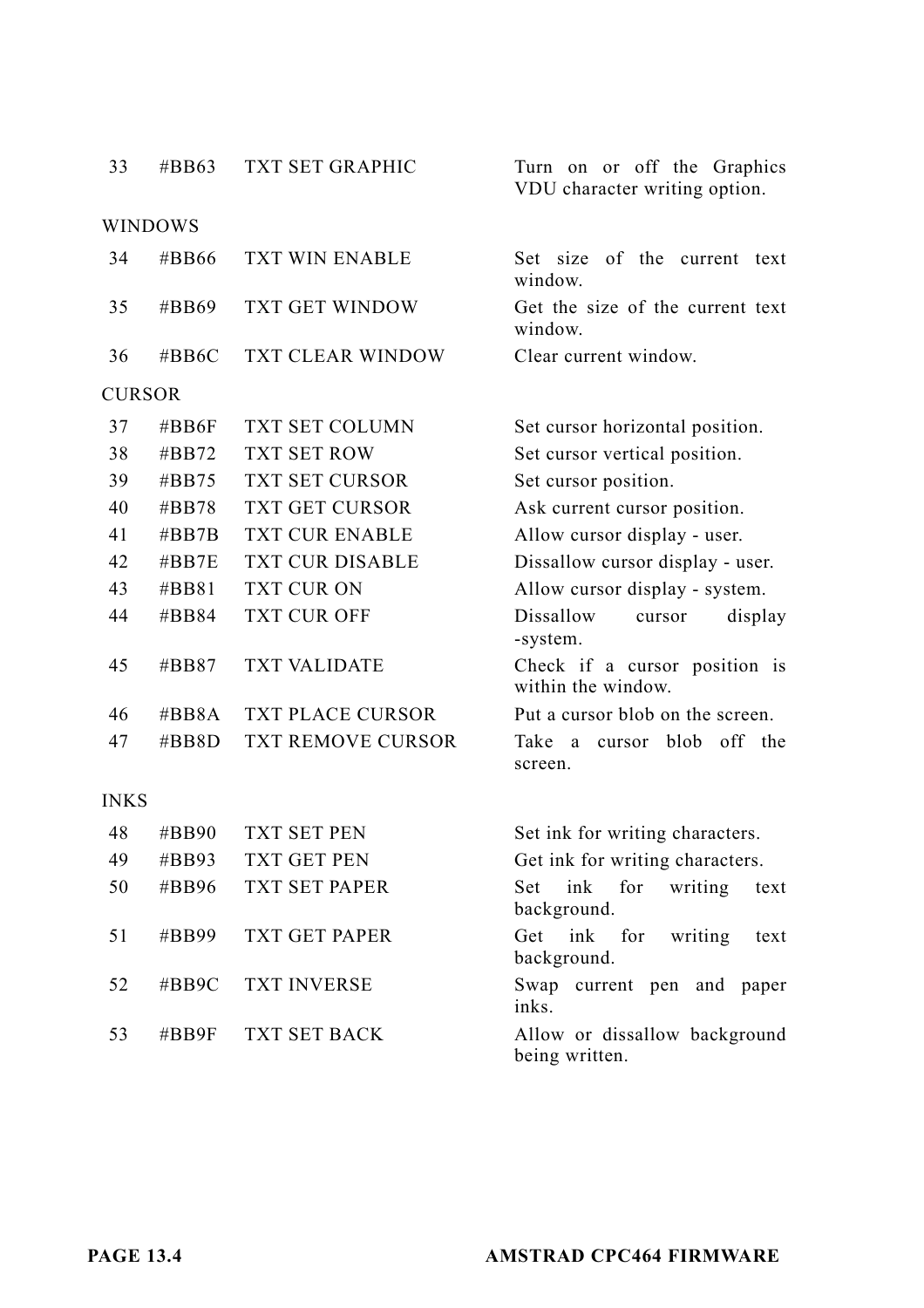| 54 | #BBA2                   | TXT GET BACK                                   | Ask if background is being<br>written.                            |  |  |
|----|-------------------------|------------------------------------------------|-------------------------------------------------------------------|--|--|
|    | <b>MATRICES</b>         |                                                |                                                                   |  |  |
| 55 | $\#BBA5$                | <b>TXT GET MATRIX</b>                          | Get the address of a character<br>matrix.                         |  |  |
| 56 | $\#BBA8$                | TXT SET MATRIX                                 | Set a character matrix.                                           |  |  |
| 57 | $\#BBAB$                | TXT SET M TABLE                                | Set the user defined matrix<br>table address.                     |  |  |
| 58 | $\#BBAE$                | TXT GET M TABLE                                | Get user defined matrix table<br>address.                         |  |  |
|    | <b>CONTROL CODES</b>    |                                                |                                                                   |  |  |
| 59 | $\#BBB1$                | TXT GET CONTROLS                               | Fetch address of control code<br>table.                           |  |  |
|    | <b>STREAMS</b>          |                                                |                                                                   |  |  |
| 60 | # $R$ <sub>R</sub> RA   | <b>TXT STR SELECT</b>                          | Select Text VDU stream.                                           |  |  |
| 61 | $\#$ BBR7               | <b>TXT SWAP STREAMS</b>                        | Swap the states of two streams.                                   |  |  |
|    |                         | 14.1.3 Entries to the Graphics VDU             |                                                                   |  |  |
|    |                         | The Graphics VDU deals with individual pixels. |                                                                   |  |  |
|    | <b>INITIALIZATION</b>   |                                                |                                                                   |  |  |
| 62 | #BBBA                   | <b>GRA INITIALISE</b>                          | Initialize the Graphics VDU.                                      |  |  |
| 63 | $\#BBBD$                | <b>GRA RESET</b>                               | the Graphics<br>Reset<br>- VDU<br>-restore standard indirections. |  |  |
|    | <b>CURRENT POSITION</b> |                                                |                                                                   |  |  |
| 64 | #BBC0                   | <b>GRA MOVE ABSOLUTE</b>                       | Move to an absolute position.                                     |  |  |
| 65 | #BBC3                   | <b>GRA MOVE RELATIVE</b>                       | relative<br>Move<br>to<br>current<br>position.                    |  |  |
| 66 | $\#BBC6$                | <b>GRA ASK CURSOR</b>                          | Get the current position.                                         |  |  |
| 67 | #BBC9                   | <b>GRA SET ORIGIN</b>                          | Set the origin of the<br>user<br>coordinates.                     |  |  |

68 #BBCC GRA GET ORIGIN Get the origin of the user coordinates.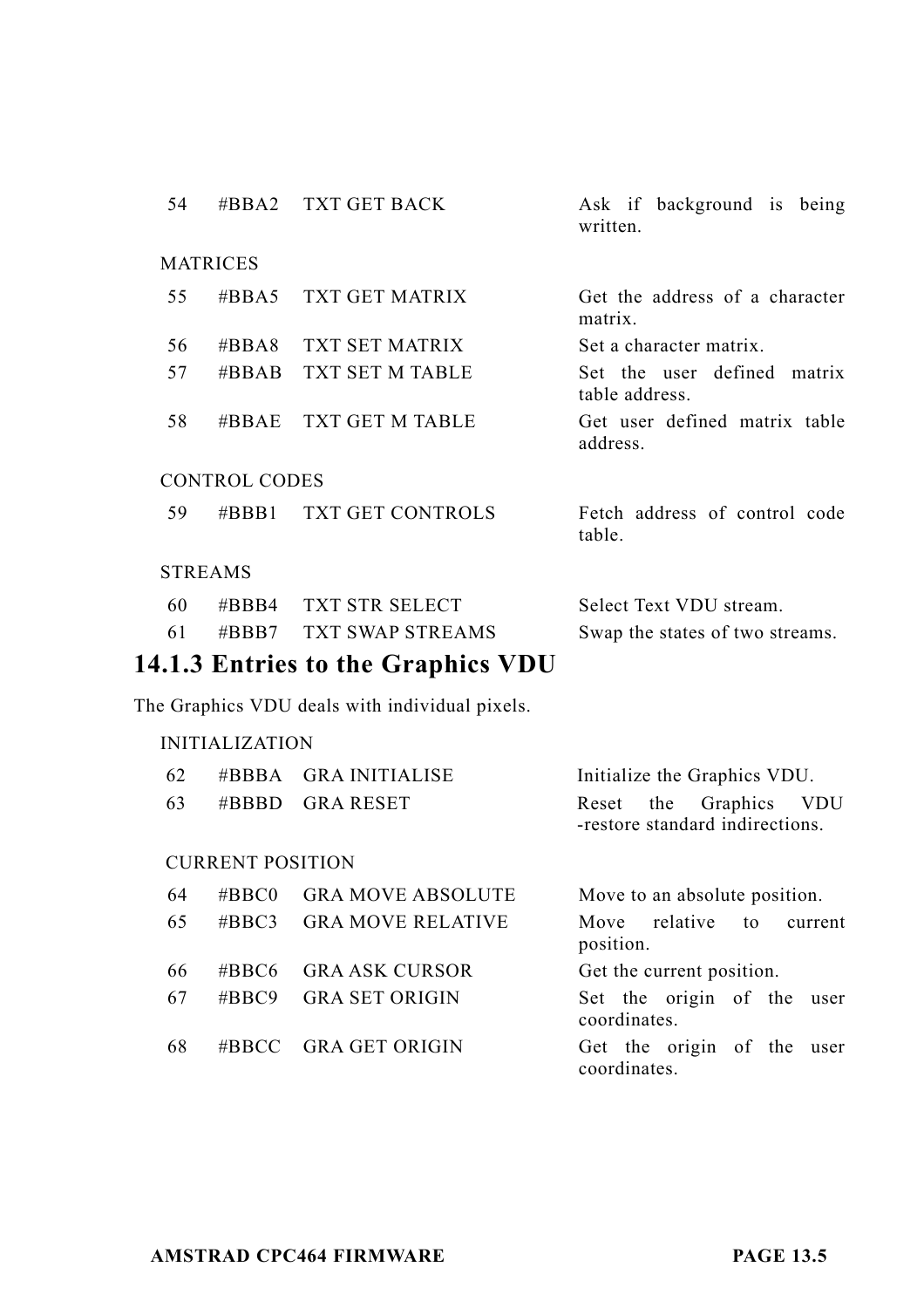#### WINDOW

| 69             | $\#BBCF$        | <b>GRA WIN WIDTH</b>     | Set left and right edges of the<br>graphics window.     |
|----------------|-----------------|--------------------------|---------------------------------------------------------|
| 70             | #BBD2           | <b>GRA WIN HEIGHT</b>    | Set top and bottom edges of<br>the graphics window.     |
| 71             | $\#$ BBD5       | <b>GRA GET W WIDTH</b>   | Get the left and right edges of<br>the graphics window. |
| 72             | $\#$ BBD8       | <b>GRA GET W HEIGHT</b>  | Get the top and bottom edges<br>of the graphics window. |
| 73             | #BBDB           | <b>GRA CLEAR WINDOW</b>  | Clear the graphics window.                              |
| <b>INKS</b>    |                 |                          |                                                         |
| 74             | $\#BBDE$        | <b>GRA SET PEN</b>       | Set the graphics plotting ink.                          |
| 75             | #BBE1           | <b>GRA GET PEN</b>       | Get<br>the<br>current<br>graphics<br>plotting ink.      |
| 76             | $\#BBE4$        | <b>GRA SET PAPER</b>     | Set the graphics background<br>ink.                     |
| 77             | $\#BBE7$        | <b>GRA GET PAPER</b>     | Get<br>the<br>current<br>graphics<br>background ink.    |
|                | <b>PLOTTING</b> |                          |                                                         |
| 78             | $\#BBEA$        | <b>GRA PLOT ABSOLUTE</b> | Plot a point at an absolute<br>position.                |
| 79             | #BBED           | <b>GRA PLOT RELATIVE</b> | Plot a point relative to the<br>current position.       |
| <b>TESTING</b> |                 |                          |                                                         |
| 80             | $\#BBFO$        | <b>GRA TEST ABSOLUTE</b> | Test a point at an absolute<br>position.                |
| 81             | $\#BBF3$        | <b>GRA TEST RELATIVE</b> | Test a point relative to the<br>current position.       |
|                | LINE DRAWING    |                          |                                                         |
| 82             | $\#BBF6$        | <b>GRALINE ABSOLUTE</b>  | Draw a line to an absolute<br>position.                 |
| 83             | $\#BBF9$        | <b>GRALINE RELATIVE</b>  | Draw a line relative to the<br>current position.        |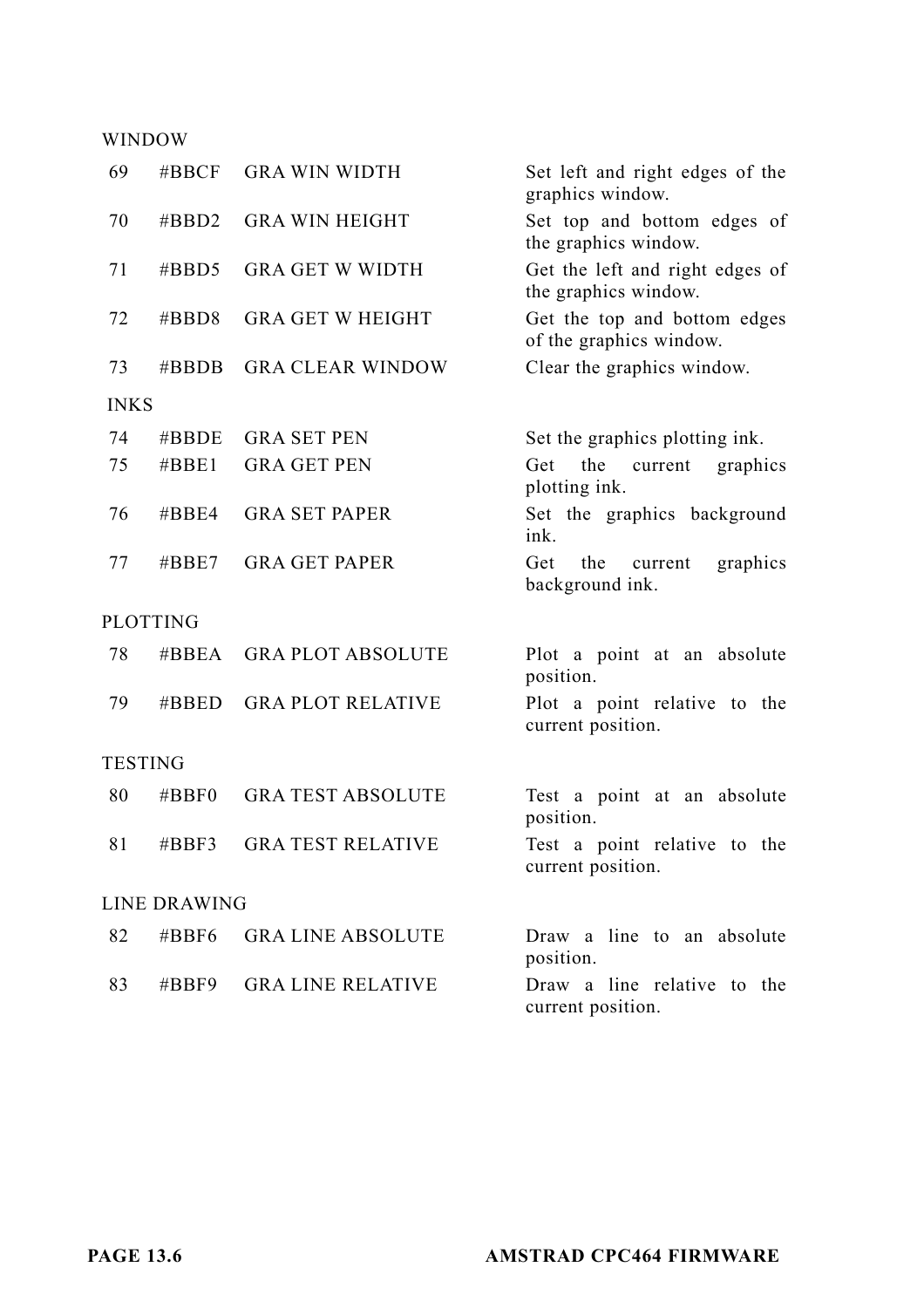#### CHARACTER DRAWING

INITIALIZATION

84 #BBFC GRA WR CHAR Put a character on the screen

at the current graphics position.

## **14.1.4 Entries to the Screen Pack**

The Screen Pack interfaces the Text and Graphics VDUs to the screen hardware. Screen functions that affect both text and graphics (e.g. ink colours) are located in the Screen Pack.

| 85<br>86    | $\#BBFF$<br>#BC02       | <b>SCR INITIALISE</b><br><b>SCR RESET</b> | Initialize the Screen Pack.<br>Screen Pack<br>Reset the<br>restore standard indirections,<br>ink colours and flash rates. |
|-------------|-------------------------|-------------------------------------------|---------------------------------------------------------------------------------------------------------------------------|
|             | <b>SCREEN HARDWARE</b>  |                                           |                                                                                                                           |
| 87          | $\#BC05$                | <b>SCR SET OFFSET</b>                     | Set the offset of the start of<br>the screen.                                                                             |
| 88          | #BC08                   | <b>SCR SET BASE</b>                       | Set the area of RAM to use for<br>the screen memory.                                                                      |
| 89          | $\#BCOB$                | <b>SCR GET LOCATION</b>                   | Fetch current base and offset<br>settings.                                                                                |
| <b>MODE</b> |                         |                                           |                                                                                                                           |
| 90          | $\# \text{BCOE}$        | <b>SCR SET MODE</b>                       | Set screen into new mode.                                                                                                 |
| 91          | # $BC11$                | <b>SCR GET MODE</b>                       | Ask the current screen mode.                                                                                              |
| 92          | #BC14                   | <b>SCR CLEAR</b>                          | Clear the screen (to ink zero).                                                                                           |
| 93          | $\#BC17$                | <b>SCR CHAR LIMITS</b>                    | Ask size of the screen in<br>characters.                                                                                  |
|             | <b>SCREEN ADDRESSES</b> |                                           |                                                                                                                           |
| 94          | $\#BC1A$                | <b>SCR CHAR POSITION</b>                  | Convert physical coordinates<br>to a screen position.                                                                     |
| 95          | $\#BC1D$                | <b>SCR DOT POSITION</b>                   | Convert base coordinates to a<br>screen position.                                                                         |
| 92          | $\#$ BC20               | <b>SCR NEXT BYTE</b>                      | Step a screen address right<br>one byte.                                                                                  |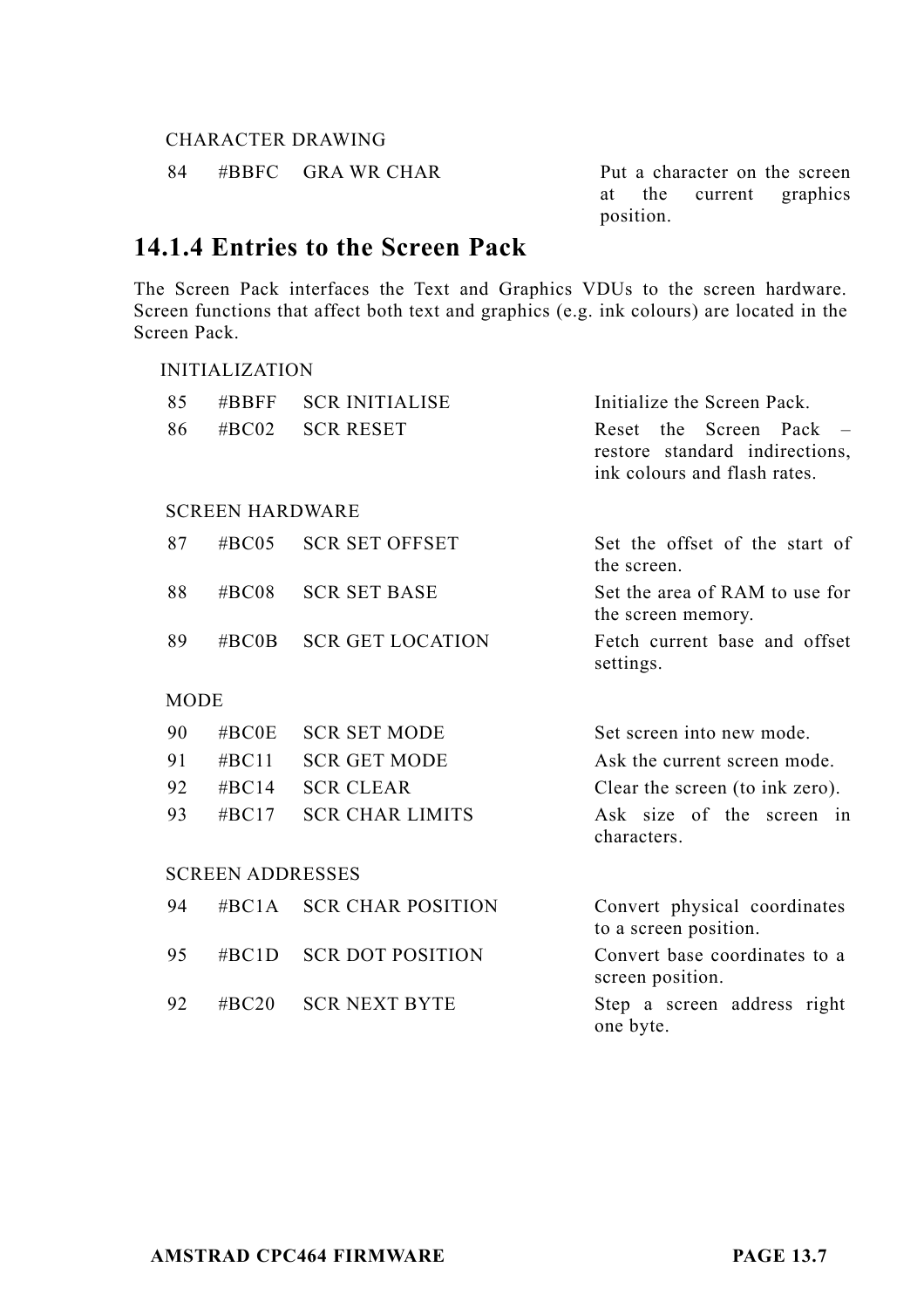| 97          | $\#BC23$              | <b>SCR PREV BYTE</b>    | Step a screen address left one<br>byte.                                                 |
|-------------|-----------------------|-------------------------|-----------------------------------------------------------------------------------------|
| 98          | #BC26                 | <b>SCR NEXT LINE</b>    | Step a screen address down one<br>line.                                                 |
| 99          | # $BC29$              | <b>SCR PREV LINE</b>    | Step a screen address up one line.                                                      |
| <b>INKS</b> |                       |                         |                                                                                         |
| 100         | $\#$ BC <sub>2C</sub> | <b>SCR INK ENCODE</b>   | Encode an ink to cover all pixels<br>in a byte.                                         |
| 101         | #BC2F                 | <b>SCR INK DECODE</b>   | Decode an encoded ink.                                                                  |
| 102         | #BC32                 | <b>SCR SET INK</b>      | Set the colours in which<br>to<br>display an ink.                                       |
| 103         | #BC35                 | <b>SCR GET INK</b>      | Ask the<br>colours<br>ink<br>is<br>an<br>currently displayed in.                        |
| 104         | # $BC38$              | <b>SCR SET BORDER</b>   | Set the colours in which<br>to<br>display the border.                                   |
| 105         | $\#BC3B$              | <b>SCR GET BORDER</b>   | Ask the colours the border is<br>currently displayed in.                                |
| 106         | $\#BC3E$              | <b>SCR SET FLASHING</b> | Set the flash periods.                                                                  |
| 107         | #BC41                 | <b>SCR GET FLASHING</b> | Ask the current flash periods.                                                          |
|             | <b>MISCELLANEOUS</b>  |                         |                                                                                         |
| 108         | # $BC44$              | <b>SCR FILL BOX</b>     | Fill a character area of the screen<br>with an ink.                                     |
| 109         | $\#BC47$              | <b>SCR FLOOD BOX</b>    | Fill a byte area of the screen with<br>an ink.                                          |
| 110         | $\#BC4A$              | <b>SCR CHAR INVERT</b>  | Invert a character position.                                                            |
| 111         | #BC4D                 | <b>SCR HW ROLL</b>      | Move the whole screen up or<br>down<br>eight pixel<br>lines<br>(one<br>character).      |
| 112         | $\#BC50$              | <b>SCR SW ROLL</b>      | Move an area of the screen up or<br>eight pixel<br>lines<br>(one<br>down<br>character). |
| 113         | $\#BC53$              | <b>SCR UNPACK</b>       | Expand a character matrix for the<br>current screen mode.                               |
| 114         | $\#BC56$              | <b>SCR REPACK</b>       | Compress a character matrix to<br>the standard form.                                    |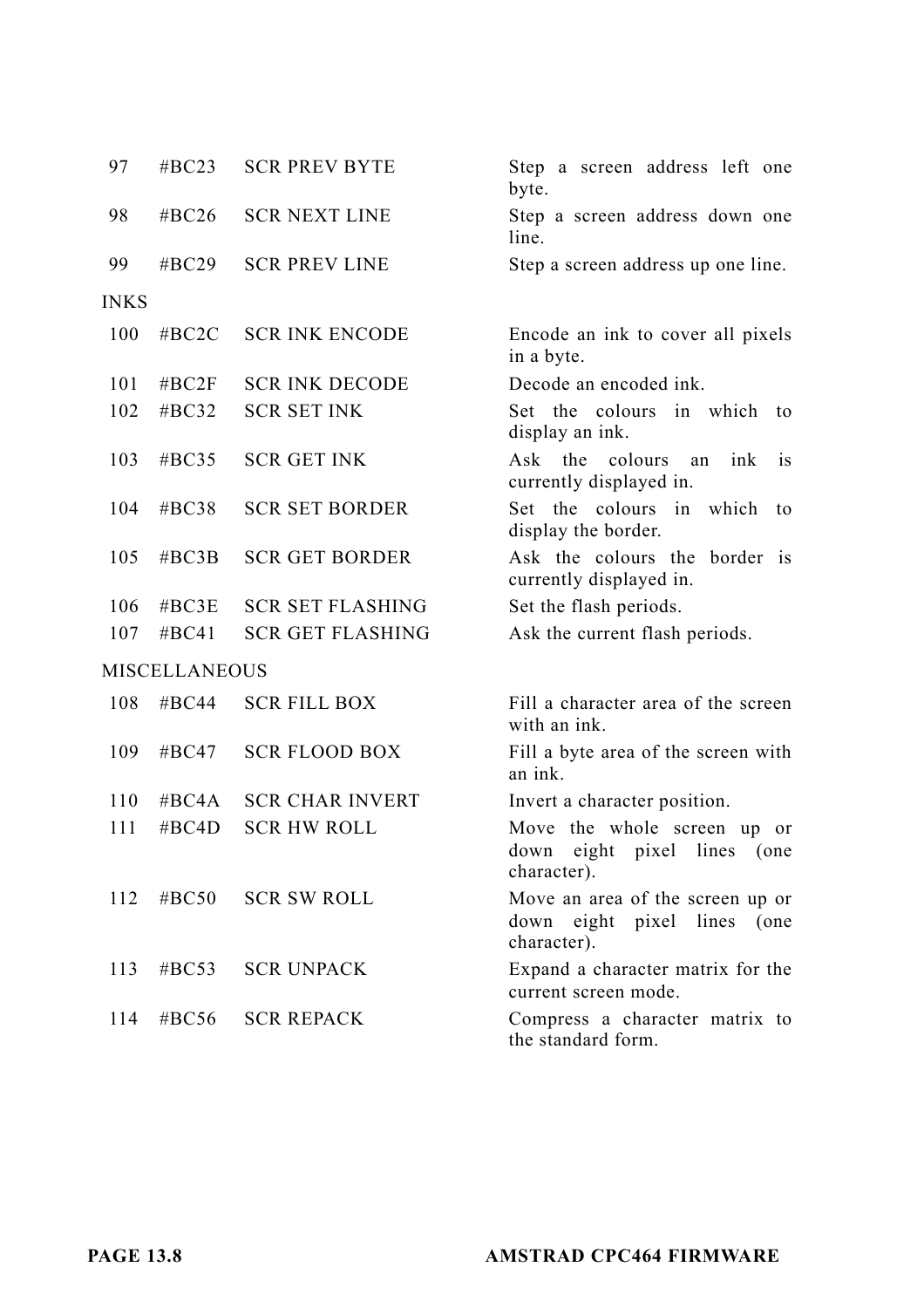|     |              | 115 #BC59 SCR ACCESS | Set the screen write mode for<br>the Graphics VDU                      |
|-----|--------------|----------------------|------------------------------------------------------------------------|
| 116 |              | $\#BC62$ SCR PIXELS  | Write a pixel to the screen<br>ignoring the Graphic VDU<br>write mode. |
|     | LINE DRAWING |                      |                                                                        |
| 117 |              | #BC5F SCR HORIZONTAL | Plot a purely horizontal line.                                         |

## 118 #BC62 SCR VERTICAL Plot a purely vertical line. **13.1.5 Entries to the Cassette Manager**

The Cassette Manager handles reading files from tape and writing files to tape.

| #BC68                        |                                                                                                                         |                                                                                                                                                           |
|------------------------------|-------------------------------------------------------------------------------------------------------------------------|-----------------------------------------------------------------------------------------------------------------------------------------------------------|
|                              | CAS SET SPEED                                                                                                           | Set the write speed.                                                                                                                                      |
| <b>CAS NOISY</b><br># $BC6B$ |                                                                                                                         | Enable<br>disable<br>or<br>prompt<br>messages.                                                                                                            |
|                              |                                                                                                                         |                                                                                                                                                           |
|                              |                                                                                                                         | Start the cassette motor.                                                                                                                                 |
|                              |                                                                                                                         | Stop the cassette motor.                                                                                                                                  |
|                              |                                                                                                                         | Restore previous<br>of<br>state<br>cassette motor.                                                                                                        |
|                              |                                                                                                                         |                                                                                                                                                           |
|                              |                                                                                                                         | Open a file for input.                                                                                                                                    |
|                              |                                                                                                                         | Close the input file properly.                                                                                                                            |
|                              |                                                                                                                         | input<br>file<br>Close<br>the<br>immediately.                                                                                                             |
|                              |                                                                                                                         | Read a character from the<br>input file.                                                                                                                  |
|                              |                                                                                                                         |                                                                                                                                                           |
|                              | <b>READING FILES</b><br># $BC6E$<br># $BC71$<br>#BC74<br><b>READING FILES</b><br>#BC8C<br>#BC8F<br>$\#BC7D$<br>$\#BC80$ | <b>CAS START MOTOR</b><br><b>CAS STOP MOTOR</b><br><b>CAS RESTORE MOTOR</b><br><b>CAS IN OPEN</b><br>CAS IN CLOSE<br><b>CAS IN ABANDON</b><br>CAS IN CHAR |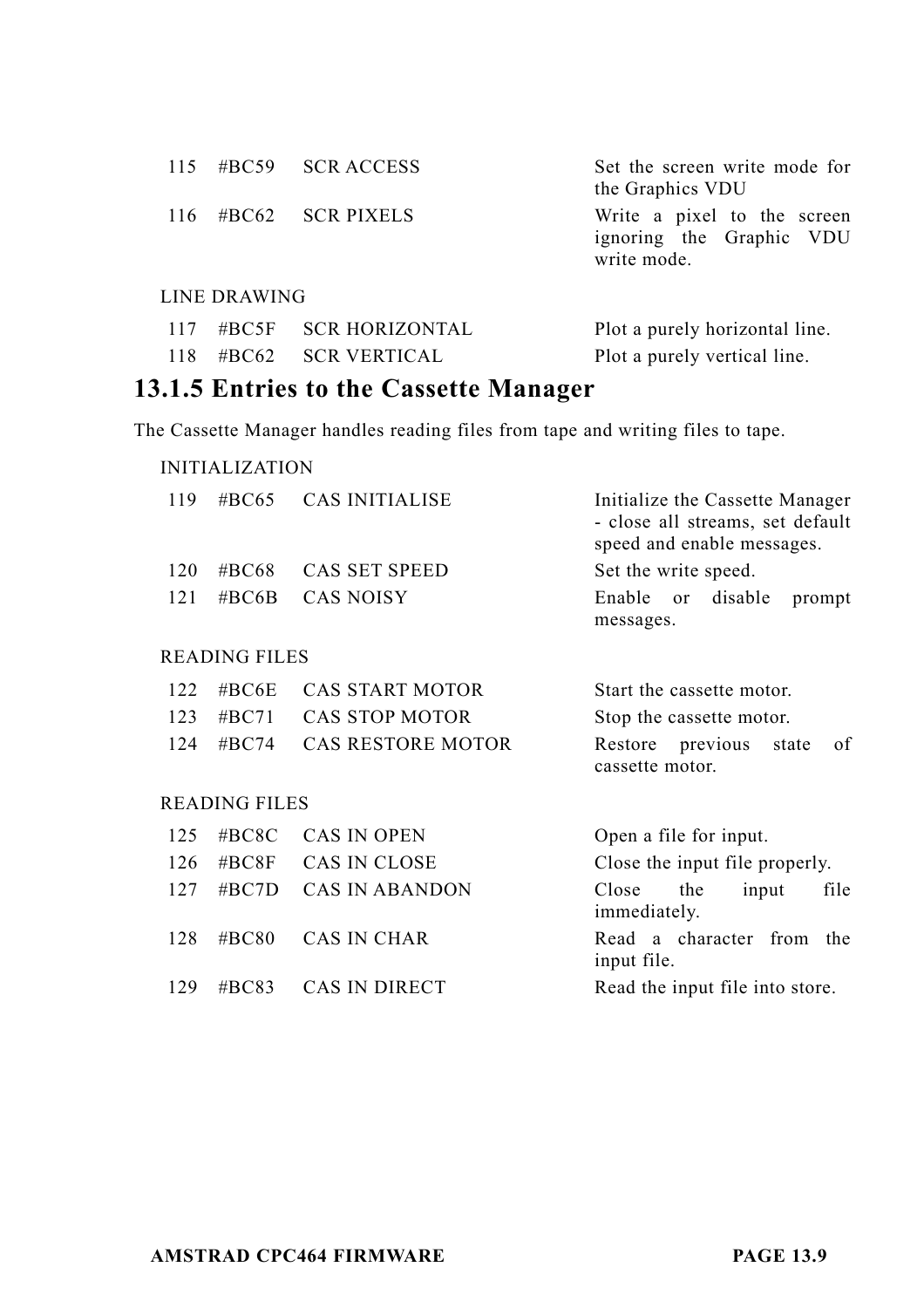| 130            | #BC86                | <b>CAS RETURN</b>   | Put the last character read<br>back.                    |
|----------------|----------------------|---------------------|---------------------------------------------------------|
| 131            | $\#BC89$             | <b>CAS TEST EOF</b> | Have we reached the end of<br>the file yet?             |
|                | <b>WRITING FILES</b> |                     |                                                         |
| 132            | #BC8C                | CAS OUT OPEN        | Open a file for output.                                 |
| 133            | #BC8F                | CAS OUT CLOSE       | Close the output file properly.                         |
| 134            | #BC92                | CAS OUT ABANDON     | Close<br>the<br>output<br>file<br>immediately.          |
| 135            | #BC95                | CAS OUT CHAR        | Write a character to the output<br>file.                |
| 136            | #BC98                | CAS OUT DIRECT      | Write the output file directly<br>from store.           |
|                | <b>CATALOGUING</b>   |                     |                                                         |
| 137            | $\#BC9B$             | <b>CAS CATALOG</b>  | Generate a catalogue from the<br>tape.                  |
| <b>RECORDS</b> |                      |                     |                                                         |
| 138            | $\#BC9E$             | <b>CAS WRITE</b>    | Write a record to tape.                                 |
| 139            | $\#BCA1$             | <b>CAS READ</b>     | Read a record from tape.                                |
| 140            | $\#BCA4$             | <b>CAS CHECK</b>    | Compare a record on tape with<br>the contents of store. |

## **14.1.6 Entries to the Sound Manager.**

The Sound Manager controls the sound chip.

| 141 | #BCA7               | <b>SOUND RESET</b>    | Reset the Sound Manager -<br>shut the sound chip up and<br>clear all sound queues. |  |  |
|-----|---------------------|-----------------------|------------------------------------------------------------------------------------|--|--|
|     | <b>SOUND QUEUES</b> |                       |                                                                                    |  |  |
|     |                     | 142 #BCAA SOUND QUEUE | Add a sound to a sound queue.                                                      |  |  |
| 143 |                     | #BCAD SOUND CHECK     | Ask if there is space in a<br>sound queue.                                         |  |  |
|     |                     |                       |                                                                                    |  |  |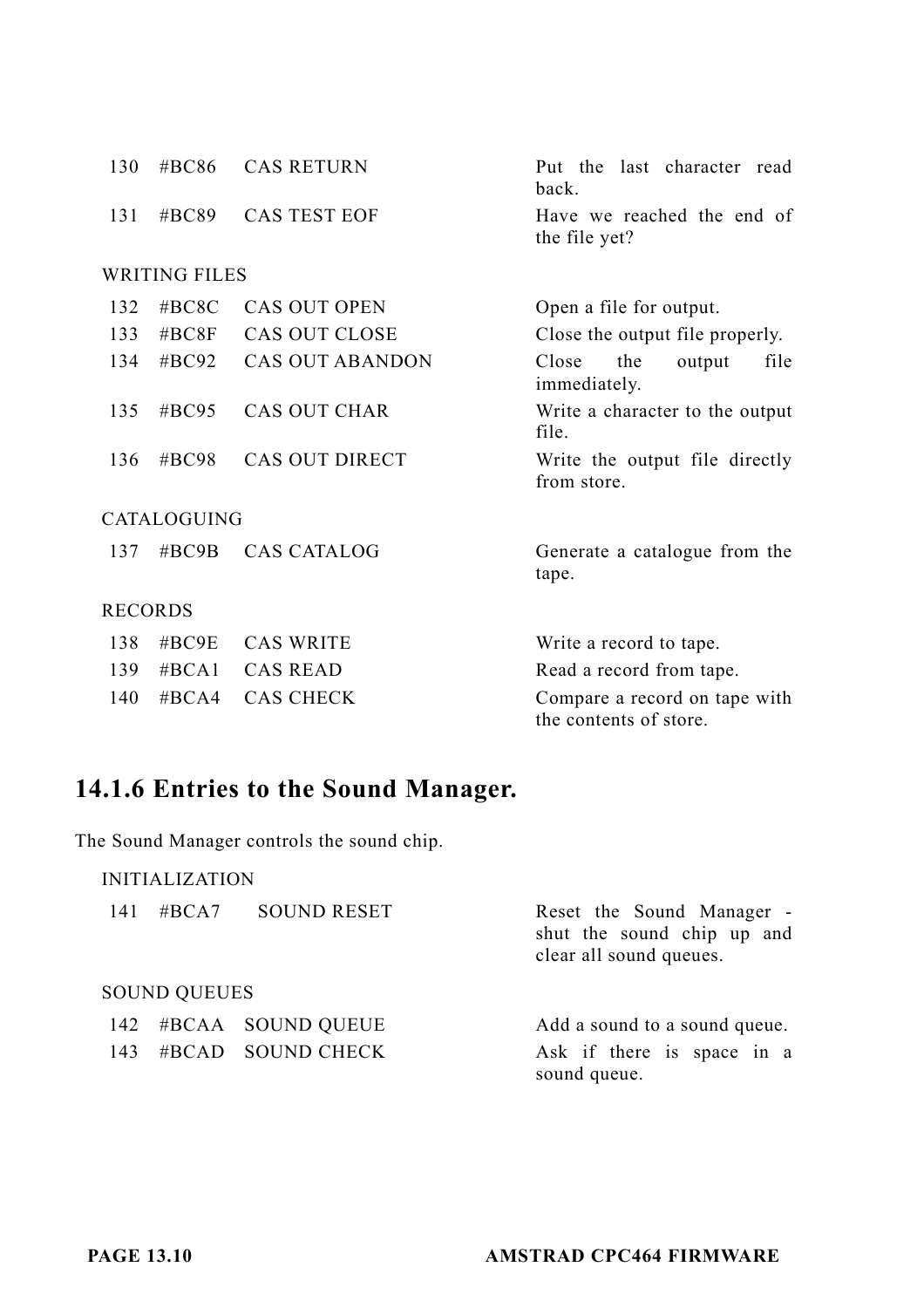| 144           | $\#BCB0$         | <b>SOUND ARM EVENT</b>     | Set up an event to be run when<br>a sound queue becomes not<br>full. |
|---------------|------------------|----------------------------|----------------------------------------------------------------------|
| <b>SOUNDS</b> |                  |                            |                                                                      |
| 145           | $\#BCB3$         | <b>SOUND RELEASE</b>       | Allows sounds to happen.                                             |
| 146           | $\#BCB6$         | <b>SOUND HOLD</b>          | Stop all sound in mid flight.                                        |
| 147           | $\#BCB9$         | <b>SOUND CONTINUE</b>      | Restart sound after they have<br>been stopped.                       |
|               | <b>ENVELOPES</b> |                            |                                                                      |
| 148           | $\#BCBC$         | <b>SOUND AMPL ENVELOPE</b> | Set up an amplitude envelope.                                        |
| 149           | $\#BCBF$         | <b>SOUND TONE ENVELOPE</b> | Set up a tone envelope.                                              |
| 150           | $\#$ BCC2        | SOUND A ADDRESS            | address<br>of<br>the<br>Get<br>an<br>amplitude envelope.             |
| 151           | # $BCC5$         | <b>SOUND T ADDRESS</b>     | Get the address of a tone<br>envelope.                               |

## **13.1.7 Entries to the Kernel**

The Kernel handles synchronous and asynchronous events. It is also in charge of the store map and switching ROMs on and off. Apart from the entries listed below, the Kernel has its own jumpblock and a number of routines whose addresses are published. These extra entries are listed in sections 13.3 and 13.4 below.

| 152 | #BCC8 KL CHOKE OFF    | Reset the Kernel - clears all<br>event queues etc.                                         |
|-----|-----------------------|--------------------------------------------------------------------------------------------|
| 153 | #BCCB KL ROM WALK     | and initialize<br>all<br>Find<br>background ROMs.                                          |
| 154 | $\#BCCE$ KL INIT BACK | Initialize a<br>particular<br>background ROM.                                              |
| 155 | #BCD1 KL LOG EXT      | Introduce an RSX to the<br>firmware.                                                       |
| 156 | #BCD4 KL FIND COMMAND | Search for an RSX<br>or<br>background ROM<br>or<br>foreground ROM to process a<br>command. |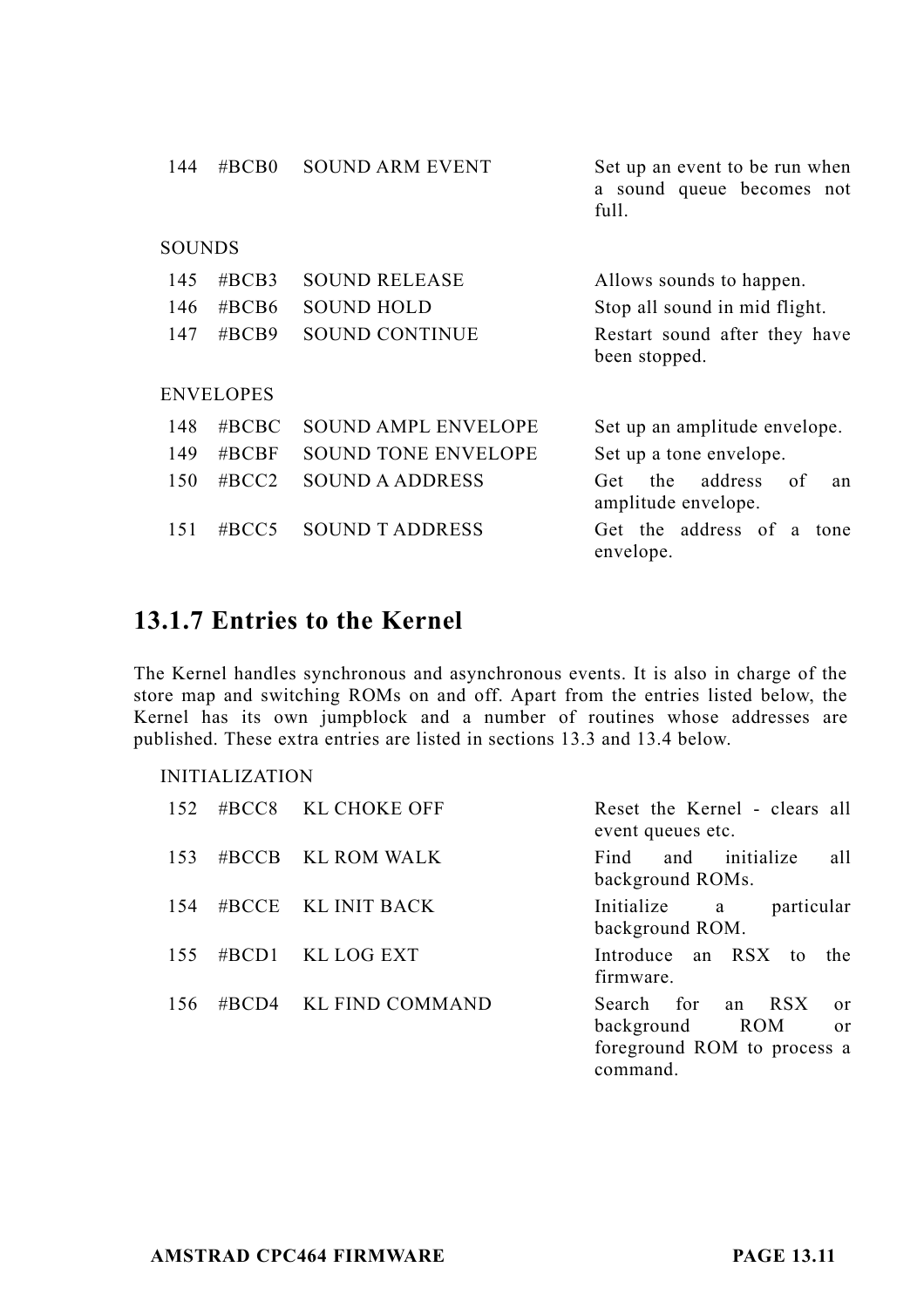#### FRAME FLYBACK LIST

| 157           | $\#BCD7$                | <b>KL NEW FRAME FLY</b>   | Initialize and put a block onto<br>the frame flyback list. |
|---------------|-------------------------|---------------------------|------------------------------------------------------------|
| 158           | #BCDA                   | <b>KL ADD FRAME FLY</b>   | Put a block onto the frame<br>flyback list.                |
| 159           | #BCDD                   | KL DEL FRAME FLY          | Remove a block<br>from<br>the<br>frame flyback list.       |
|               | <b>FAST TICKER LIST</b> |                           |                                                            |
| 160           | #BCE0                   | <b>KL NEW FAST TICKER</b> | Initialize and put a block onto<br>the fast tick list.     |
| 161           | #BCE3                   | <b>KL ADD FAST TICKER</b> | Put a block onto the fast tick<br>list.                    |
| 162           | #BCE6                   | KL DEL FAST TICKER        | Remove a block from the fast<br>tick list.                 |
|               | <b>TICK LIST</b>        |                           |                                                            |
| 163           | #BCE9                   | <b>KL ADD TICKER</b>      | Put a block onto the tick list.                            |
| 164           | #BCEC                   | KL DEL TICKER             | Remove a block from the tick<br>list.                      |
| <b>EVENTS</b> |                         |                           |                                                            |
| 165           | $\#$ BCEF               | <b>KL INIT EVENT</b>      | Initialize an event block.                                 |
| 166           | #BCF2                   | <b>KL EVENT</b>           | 'Kick' an event block.                                     |
| 167           | #BCF5                   | <b>KL SYNC RESET</b>      | Clear<br>synchronous<br>event<br>queue.                    |
| 168           | #BCF8                   | KL DEL SYNCHRONOUS        | Remove a synchronous event<br>from the event queue.        |
| 169           | $\#BCFB$                | <b>KL NEXT SYNC</b>       | Get the next event from the<br>queue.                      |
| 170           | #BCFE                   | KL DO SYNC                | Perform an event routine.                                  |
| 171           | #BDO1                   | <b>KL DONE SYNC</b>       | Finish processing an event.                                |
| 172           | #BD04                   | <b>KL EVENT DISABLE</b>   | Disable<br>normal synchronous<br>events.                   |
| 173           | $\#BDO7$                | <b>KL EVENT ENABLE</b>    | Enable<br>normal<br>synchronous<br>events.                 |
| 174           | $\#BDOA$                | <b>KL DISARM EVENT</b>    | Prevent<br>from<br>event<br>an<br>occurring.               |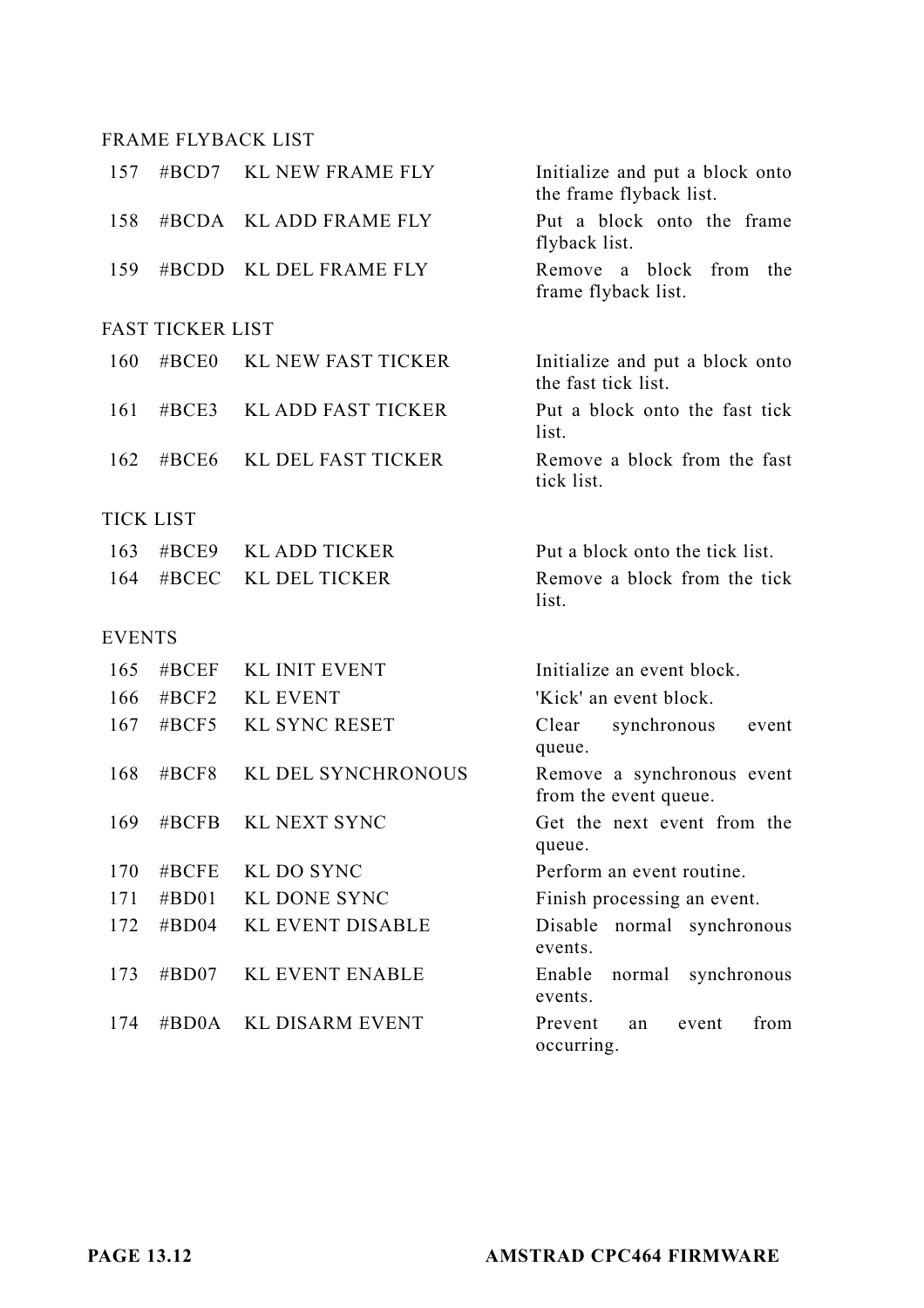#### ELAPSED TIME

|  | 175 #BD0D KL TIME PLEASE | Ask the elapsed time. |
|--|--------------------------|-----------------------|
|  | 176 #BD10 KL TIME SET    | Set the elapsed time. |

## **13.1.8 Entries to the Machine Pack**

The Machine Pack provides an interface to the machine hardware. Most packs use Machine to access any hardware they use. The major exception is the Cassette Manager which, for speed reasons, performs its own hardware access.

|                | <b>PROGRAMS</b>   |                         |                                                         |
|----------------|-------------------|-------------------------|---------------------------------------------------------|
| 177            | $\#BD13$          | MC BOOT PROGRAM         | Load and run a foreground<br>program.                   |
| 178            | #BD16             | MC START PROGRAM        | Run a foreground program.                               |
| <b>SCREEN</b>  |                   |                         |                                                         |
| 179            | #BD19             | MC WAIT FLYBACK         | Wait for frame flyback.                                 |
| 180            | #BD1C             | MC SET MODE             | Set the screen mode.                                    |
| 181            | $\#BD1F$          | MC SCREEN OFFSET        | Set the screen offset.                                  |
| 182            | #BD22             | MC CLEAR INKS           | Set all inks to one colour.                             |
| 183            | $\#$ BD25         | MC SET INKS             | Set colours of all the inks.                            |
| <b>PRINTER</b> |                   |                         |                                                         |
| 184            | $\#$ BD28         | <b>MC RESET PRINTER</b> | Reset the printer indirection.                          |
| 185            | $\#BD2B$          | <b>MC PRINT CHAR</b>    | Translate a character to the<br>Centronics port.        |
| 186            | $\#BD2E$          | <b>MC BUSY PRINTER</b>  | Test if the Centronics port is<br>busy.                 |
| 187            | $\#$ BD31         | MC SEND PRINTER         | Send<br>character<br>the<br>a<br>to<br>Centronics port. |
|                | <b>SOUND CHIP</b> |                         |                                                         |
| 188            | #BD34             | MC SOUND REGISTER       | Send data to a sound<br>chip<br>register.               |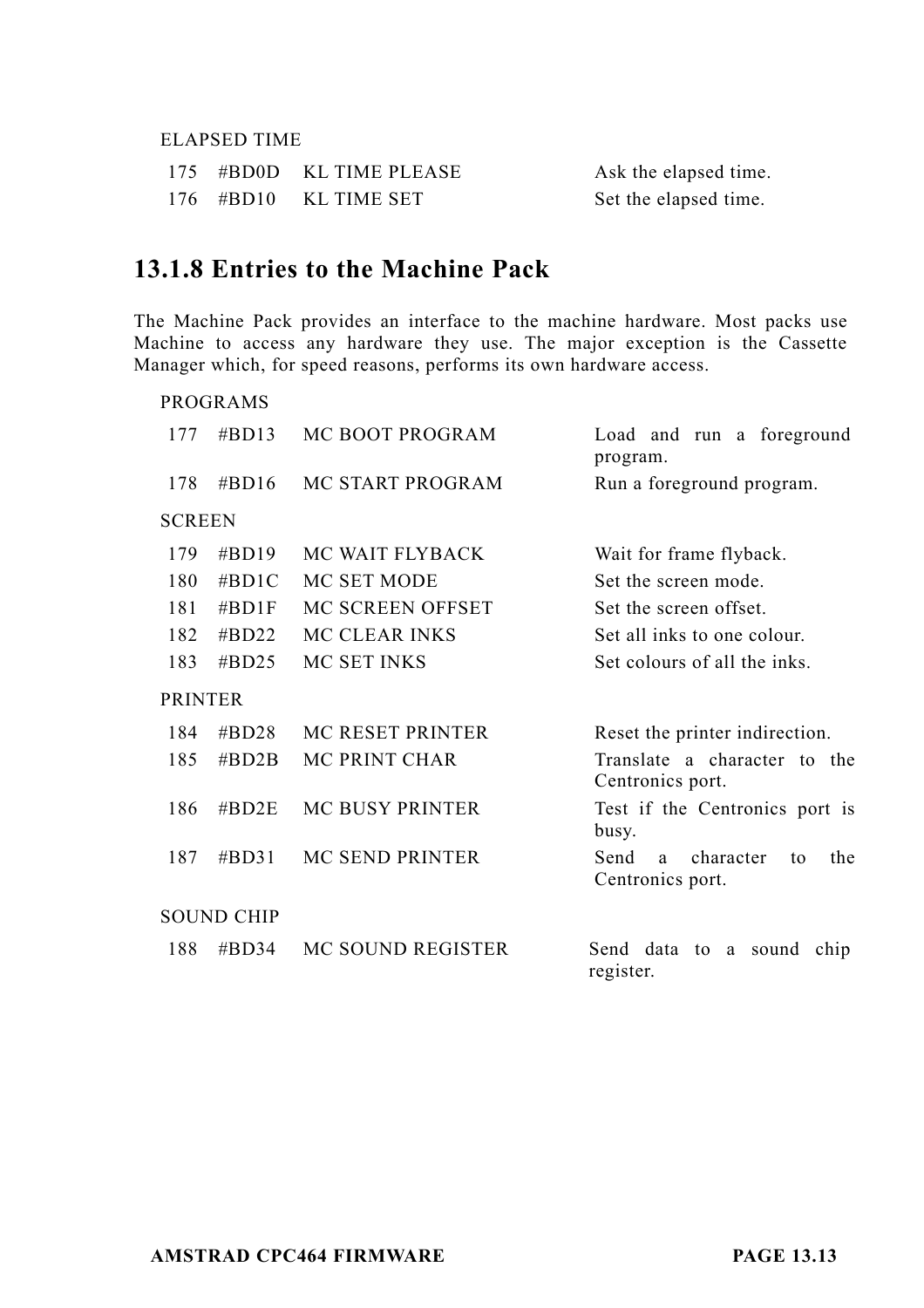### **13.1.9 Entries to Jumper**

Jumper sets up the main jumpblock.

INITIALISATION

189 #BD37 JUMP RESTORE Restore the standard jumpblock.

### **13.2 Firmware Indirections**

The firmware indirections listed here are taken at key points in the firmware thus allowing the user to provide substitute routines for many firmware actions, without having to replace a complete firmware package. These indirections are not intended for the user to call - there is usually a higher level routine in the main firmware jumpblock that is more suitable.

The indirections are set up by the pack to whom they apply whenever its reset (or initialize) routine is called and during EMS; they are not otherwise altered by the firmware.

The indirections are all three bytes long and use standard jump instructions (#C3). If a ROM state other than upper ROMs disabled and lower ROM enabled is required then the appropriate restart instruction might be substituted (see section 2.3). The indirections are to be found between #BDCD and #BDF3.

At this level of operation very little validation is carried out. If incorrect parameters are passed or a substitute routine corrupts a register in defiance of the documented interface then the firmware will probably cease to function as expected.

More detailed descriptions of these routines can be found in section 15.

### **13.2.1 Text VDU Indirections**

|          | #BDCD TXT DRAW CURSOR | Place the cursor blob on the<br>screen (if enabled).    |
|----------|-----------------------|---------------------------------------------------------|
| #BDD $0$ | - TXT UNDRAW CURSOR   | Remove the cursor blob from<br>the screen (if enabled). |
| #BDD3    | TXT WRITE CHAR        | Write a character onto the<br>screen.                   |
|          | #BDD6 TXT UNWRITE     | Read a character from the<br>screen.                    |
| #BDD9    | TXT OUT ACTION        | Output a character or control<br>code.                  |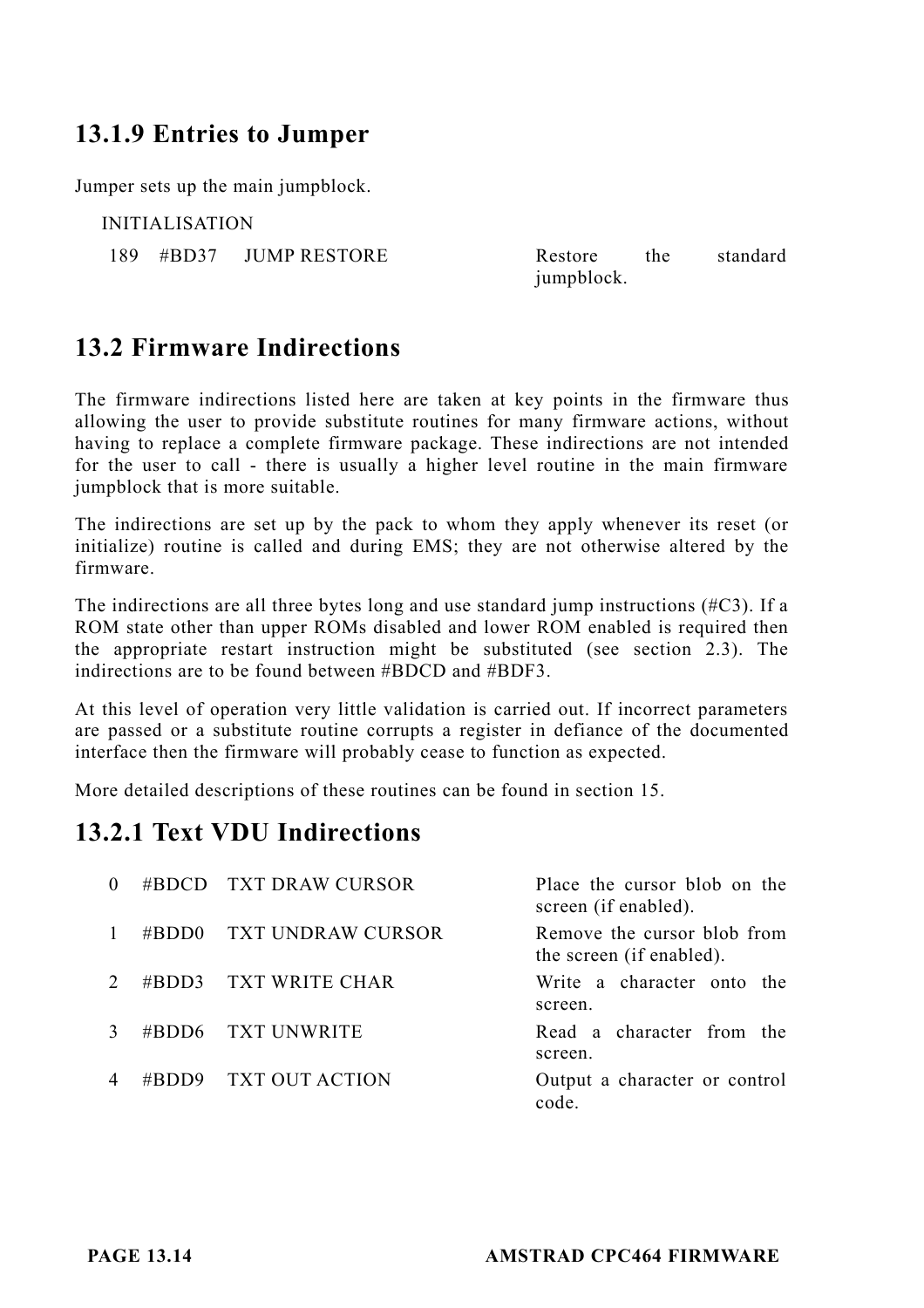## **13.2.2 Graphics VDU Indirections**

|                                        |  | $5 \# \text{BDDC}$ GRAPLOT | Plot a point |  |  |
|----------------------------------------|--|----------------------------|--------------|--|--|
|                                        |  | $6 \#BDDF$ GRATEST         | Test a point |  |  |
|                                        |  | 7 #BDE2 GRALINE            | Draw a line  |  |  |
| <b>13.2.3 Screen Pack Indirections</b> |  |                            |              |  |  |

| 10 | #BDEB | – SCR MODE CLEAR | Clear the screen to ink 0.                |
|----|-------|------------------|-------------------------------------------|
|    |       |                  | using the current graphics<br>write mode. |
|    | #BDE8 | <b>SCR WRITE</b> | Write a pixel(s) to the screen            |
| 8  | #BDE5 | <b>SCR READ</b>  | Read a pixel from the screen.             |
|    |       |                  |                                           |

### **13.2.4 Keyboard Manager Indirections**

| 11. | $\#B$ DEE KM TEST BREAK                 | Test for break (or reset).     |
|-----|-----------------------------------------|--------------------------------|
| 13  | $\#BDF4$ KM SCAN KEYS                   | Scan the keyboard.             |
|     | <b>13.2.5 Machine Pack Indirections</b> |                                |
|     | $\#BDF1$ MC WAIT PRINTER                | Print a character or time out. |

## **14.3 The High Kernel Jumpblock**

The high Kernel jumpblock is provided to allow the user to turn ROMs on and off and to access memory underneath ROMs while they are enabled. The entries in this jumpblock are not all jump instructions, some entries are the start of routines, thus the user should not alter any of the entries in this jumpblock. The high Kernel jumpblock occupies store from #B900 upwards. More detailed descriptions of the routines in it can be found in section 16.

| $\Omega$     |       | #B900 KL U ROM ENABLE | Turn on the current upper<br>ROM.  |
|--------------|-------|-----------------------|------------------------------------|
| $\mathbf{1}$ | #B903 | KL U ROM DISABLE      | Turn off the upper ROM.            |
| 2            | #B906 | KL L ROM ENABLE       | Turn on the lower ROM.             |
| 3            | #B909 | KL L ROM DISABLE      | Turn off the lower ROM.            |
| 4            | #B90C | KL ROM RESTORE        | Restore the previous ROM<br>state. |
| 5            | #B90F | KL ROM SELECT         | Select a particular upper ROM.     |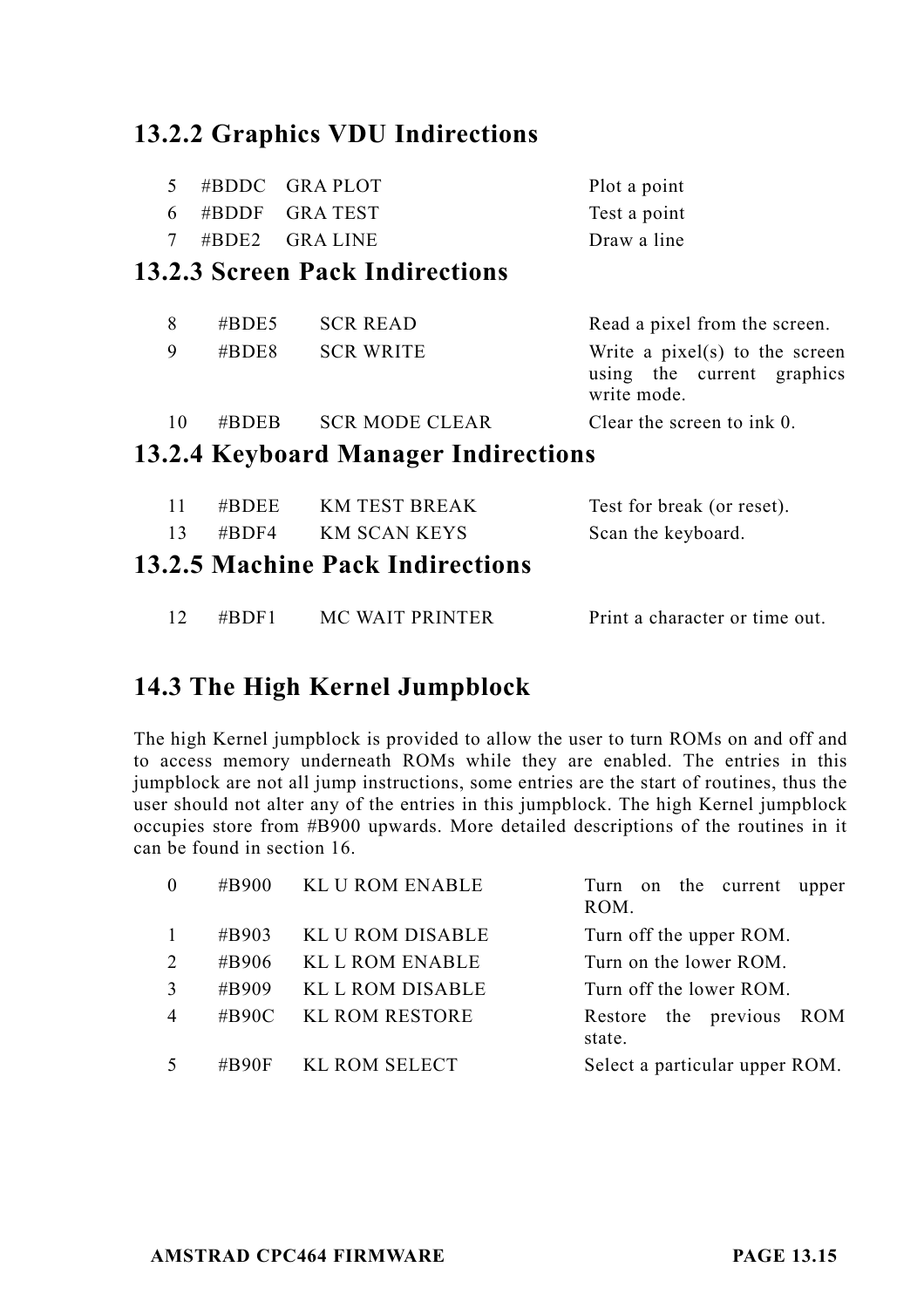| 6  | #B912    | KL CURR SELECTION   | Ask which upper ROM is<br>currently selected.                                   |
|----|----------|---------------------|---------------------------------------------------------------------------------|
|    | #B915    | <b>KL PROBE ROM</b> | Ask class and version of a<br>ROM.                                              |
| 8  | #B918    | KL ROM DESELECT     | Restore the previous<br>upper<br>ROM selection.                                 |
| 9  | #B91B    | KL LDIR             | store (LDIR)<br>with<br>Move<br>ROMs disabled.                                  |
| 10 | $\#B91E$ | KL LDDR             | Move store (LDDR)<br>with<br>ROMs disabled.                                     |
| 11 | #B921    | KL POLL SYNCHRONOUS | Check if an event with higher<br>priority than the current event<br>is pending. |

### **13.4 The Low Kernel Jumpblock.**

The Kernel provides a number of useful routines in the area of memory between #0000 and #003F. These are available, in some cases, both as a published routine address and as a restart instruction. In general the routines are available both in ROM and RAM so whether the lower ROM is enabled does not matter. There are also a couple of areas available for the user to patch to trap RST 6s and interrupts from external hardware.

The low Kernel jumpblock is not intended for the user to alter. However, it may be necessary to alter it under certain circumstances. In particular the INTERRUPT ENTRY (by patching the jump at #0038) or the RESET ENTRY (by patching the bytes from #0000..#0007). If a program does change any locations in the jumpblock (other than those in the USER RESTART or EXT INTERRUPT areas) then it is the program's responsibility to ensure that the lower ROM is enabled or the original contents are restored when any other programs runs. In particular the program must sort out the state when interrupts occur (hence the need to patch the INTERRUPT ENTRY).

More detailed descriptions of the routines in this jumpblock can be found in section 17.

|       | $\#0000$ RST 0 RESET ENTRY | Completely reset the machine<br>as if powered up.                         |
|-------|----------------------------|---------------------------------------------------------------------------|
| #0008 | RST 1 LOW JUMP             | Jump to lower ROM or RAM,<br>takes an inline 'low address' to<br>jump to. |
| #000B | KL LOW PCHL                | Jump to lower ROM or RAM,<br>HL contains the 'low address' to<br>jump to. |
| #000E | PCBC INSTRUCTION           | Jump to address in BC.                                                    |

**PAGE 13.16 AMSTRAD CPC464 FIRMWARE**